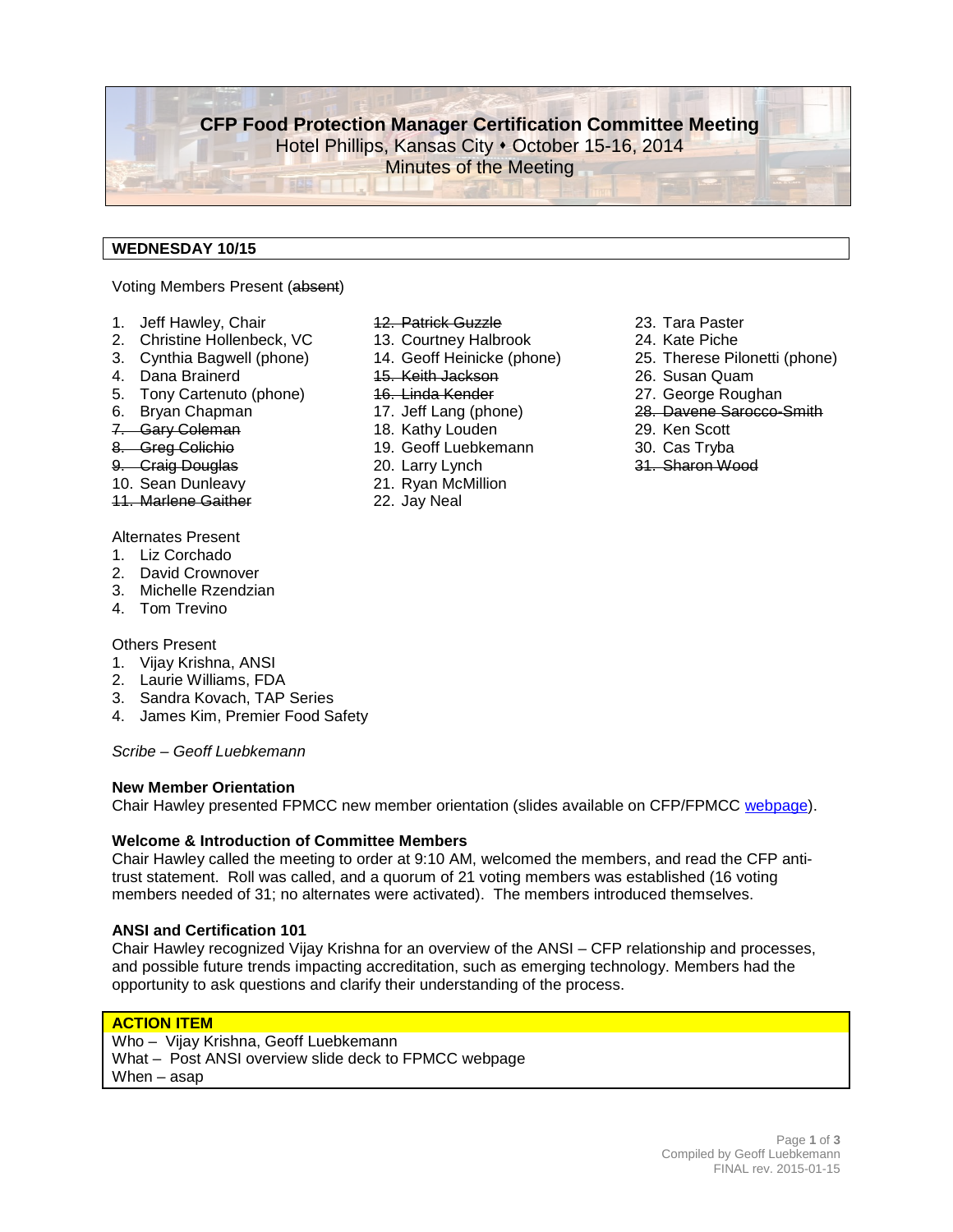#### **Review of Committee Bylaws**

Chair Hawley reviewed FPMCC administrative information, including purpose, constituencies, reporting, CFP Executive Board role, FPMCC workgroups, and FPMCC and CFP bylaws and governance.

#### **Review of Food Protection Manager Certification Standards**

Chair Hawley discussed the FPMCC recent history and activity regarding revision of the Standards, the Security Evaluation Workgroup activity, the Dr. Ford evaluation of exam provider security related data, and the objectives of determining if security measures are working and possible process improvement.

#### **ACTION ITEM**

Who – Geoff Luebkemann, Jeff Hawley

What – Post 2012-14 FPMCC Workgroup final reports to FPMCC webpage When – asap

#### **CFP 2014 Biennial Meeting FPMCC Charges**

Chair Hawley discussed the 2014-16 charges, and reminded the members that the practical work cycle for action on these is only about a year, considering committee reporting requirements leading into the 2016 Biennial Meeting.

#### 2014 II-012 / Standards charge

Chair Hawley appointed Kate Piche to chair a Standards Workgroup to continue work on this charge. Dr. Ford will present an updated analysis (meeting TBA), then a live presentation at the Spring FPMCC meeting. Discussion ensued regarding benchmarking and quantification of security incidents and risk analysis, identifying normative levels, that no published studies are available to inform judgment of the quantity of security incidents, and that the analytics must be statistically significant and any potential benchmarks be achievable.

[The Committee broke for lunch from 12:00 to 1:30 PM.]

#### 2014 II-015 / ISO Comparison charge

Chair Hawley recognized Jay Neal to present an overview from the FPMCC 2012-14 Comparison Workgroup, which produced a side-by-side comparison of the CFP Standards and ISO 17024. Chair Hawley stated that FPMCC consensus during the 2012-14 cycle was that the Standards and ISO 17024 are not equivalent. Discussion ensued regarding comparison and equivalency of the two, and potential benefits that equivalency of the Standards and ISO 17024 may bring.

#### **MOTION**

CHAPMAN moved and LYNCH seconded that:

A comparison workgroup be established to investigate Issue 2014 II-013 and formulate recommendations to address Issue 2014 II-015 charges. Motion passed, 21 yes, 0 no, 0 sideways.

Christine Hollenbeck volunteered to chair the Comparison Workgroup, and Chair Hawley appointed her to do so, with the task of presenting a preliminary report at the FPMCC Spring 2015 meeting, and a final report at the FPMCC Fall 2015 meeting. This workgroup will start discussions using the "Comparison Document" produced during the 2012-14 cycle.

#### **Remote Meeting Technology**

Cynthia Bagwell was recognized to present information on remote meeting technology. Discussion ensued regarding various members' organizational technology restrictions that could present problems using this. Chair Hawley asked Geoff Luebkemann to chair the Logistics Workgroup and formulate recommendations for this opportunity.

#### **Formation of Sub-Committees or Workgroups**

Chair Hawley established the following workgroups, and gratefully acknowledged those volunteering to lead and participate in them; see workgroup tasks outlined above.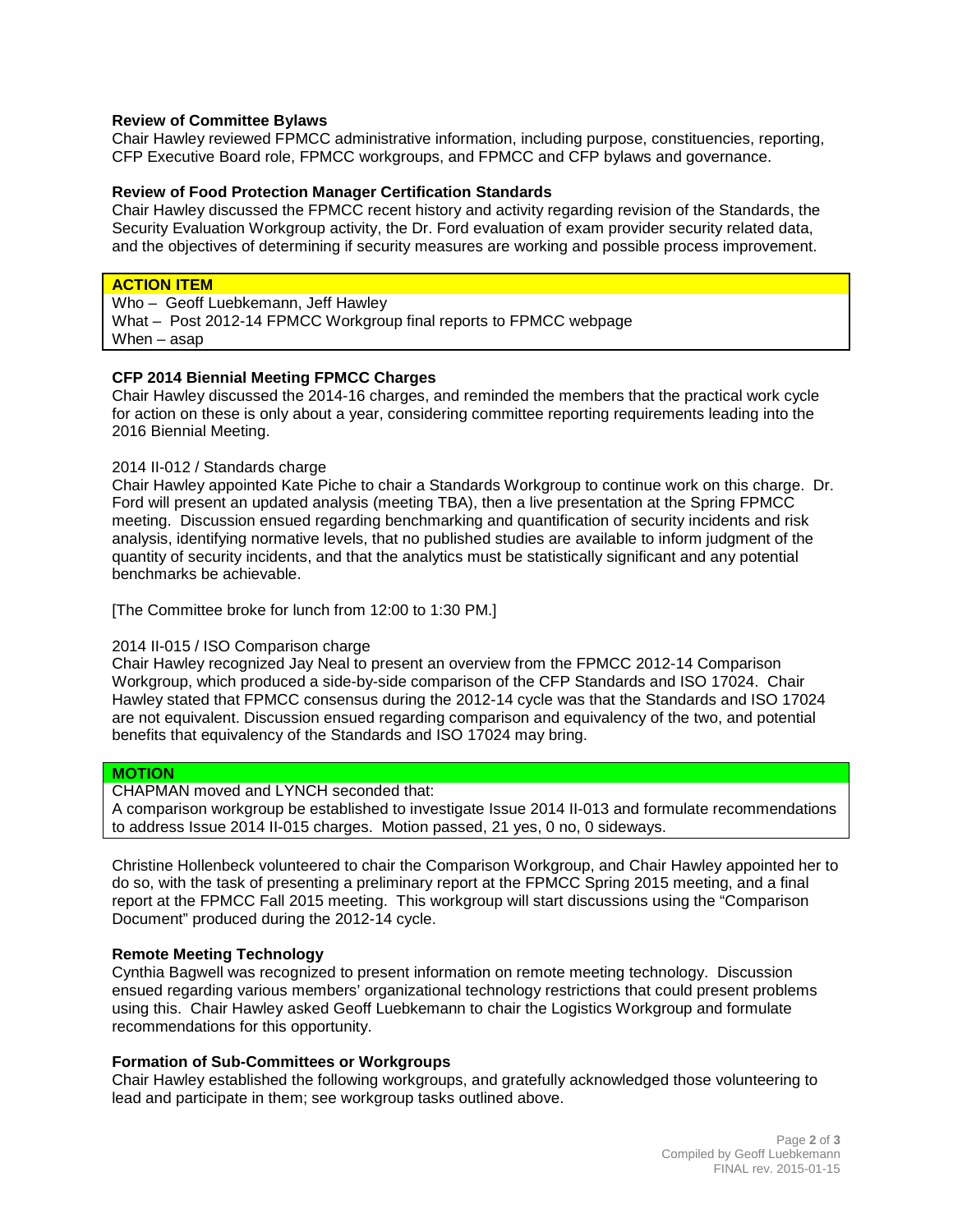#### Standards Comparison Workgroup

Hollenbeck, Chair; Cartenuto, Chapman, Dunleavy, Halbrook, Lynch, McMillion, Neal, Paster, Piche, Quam, Roughan, Sarocco-Smith, Tryba, Williams, Wood.

#### Standards Workgroup

Piche, Chair; Bagwell, Brainerd, Chapman, Loudon, Pilonetti, Rzendzian, Scott, Torres-Corchado, Williams.

#### Logistics Workgroup

Luebkemann, Chair; Bagwell, Dunleavy, Lang, Lynch, Neal, Quam.

#### Bylaws

Wood, Chair; Crownover, Trevino.

#### **Selection of ACAC Representative**

Chair Hawley advised that an ACAC vacancy will occur this year at the expiration of Lee Cornman's term, and asked the FPMCC for recommendations to consider and forward to the CFP Executive Board for final action. Vijay Krishna was recognized to characterize qualifications for this position, and Chair Hawley identified a short list of candidates to vet for interest. He will contact the candidates and report back to the FPMCC for a decision by end of 2014.

#### **Workgroup Time**

Without objection, Chair Hawley adjourned the FPMCC meeting at 4:30 PM, and directed the workgroups to use the remainder of the meeting time today and tomorrow to organize and begin their work.

#### **Upcoming Meetings**

All FPMCC members are reminded to plan for attendance at these upcoming meetings:

- Spring 2015 face-face meeting, venue TBD
- Fall 2015 face-face meeting, venue TBD
- April 16-20, 2016 CFP Biennial Meeting, Boise ID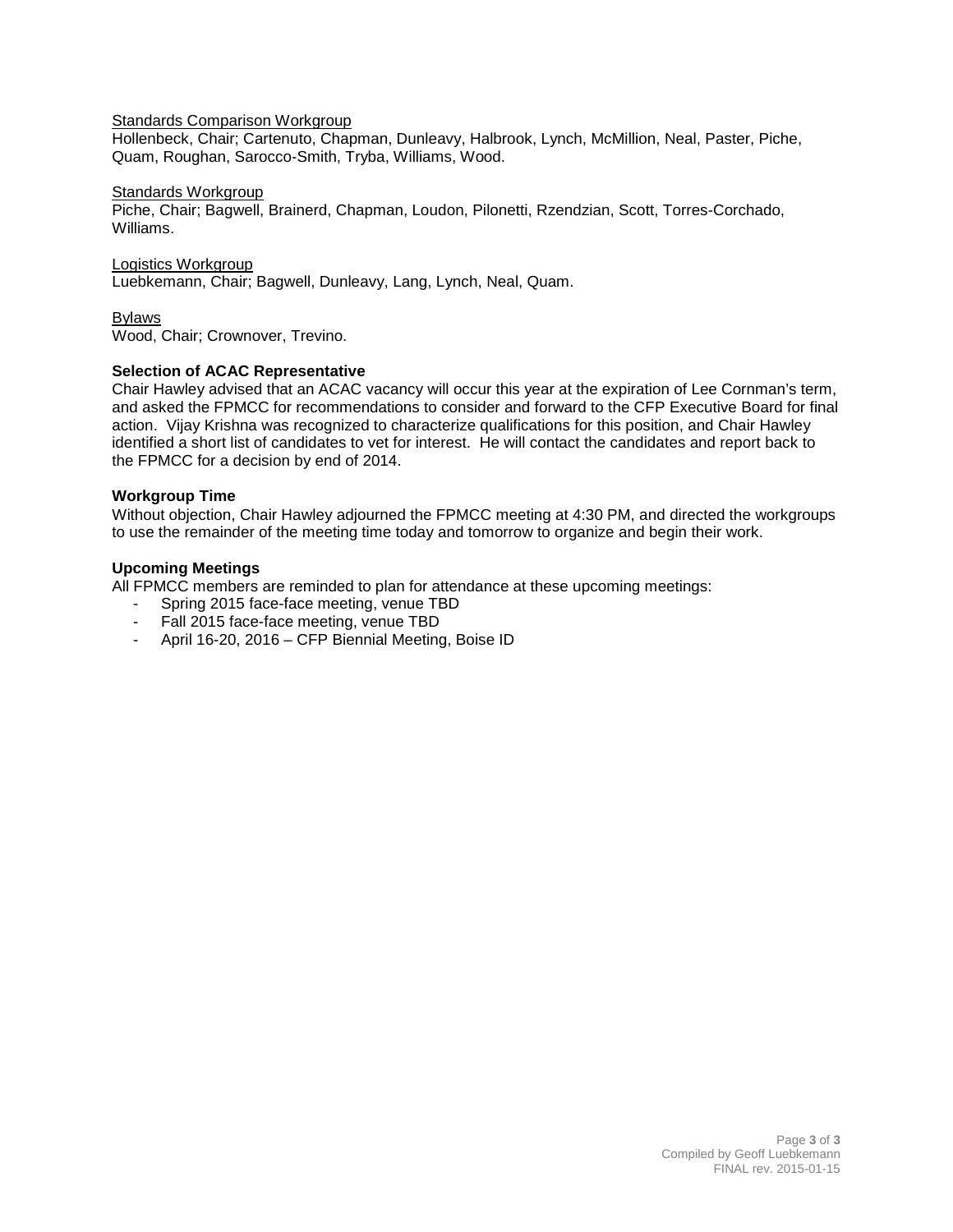

## **About ANSI**

- Founded in 1918 to facilitate the development of voluntary consensus standards and conformity assessment systems in the United States.
- $\blacksquare$  Only accreditor of U.S. Standards Developers
- Only body that approves standards as American National Standards (ANS)
- US member body to ISO (International Organization for Standardization)

# **ANSI**

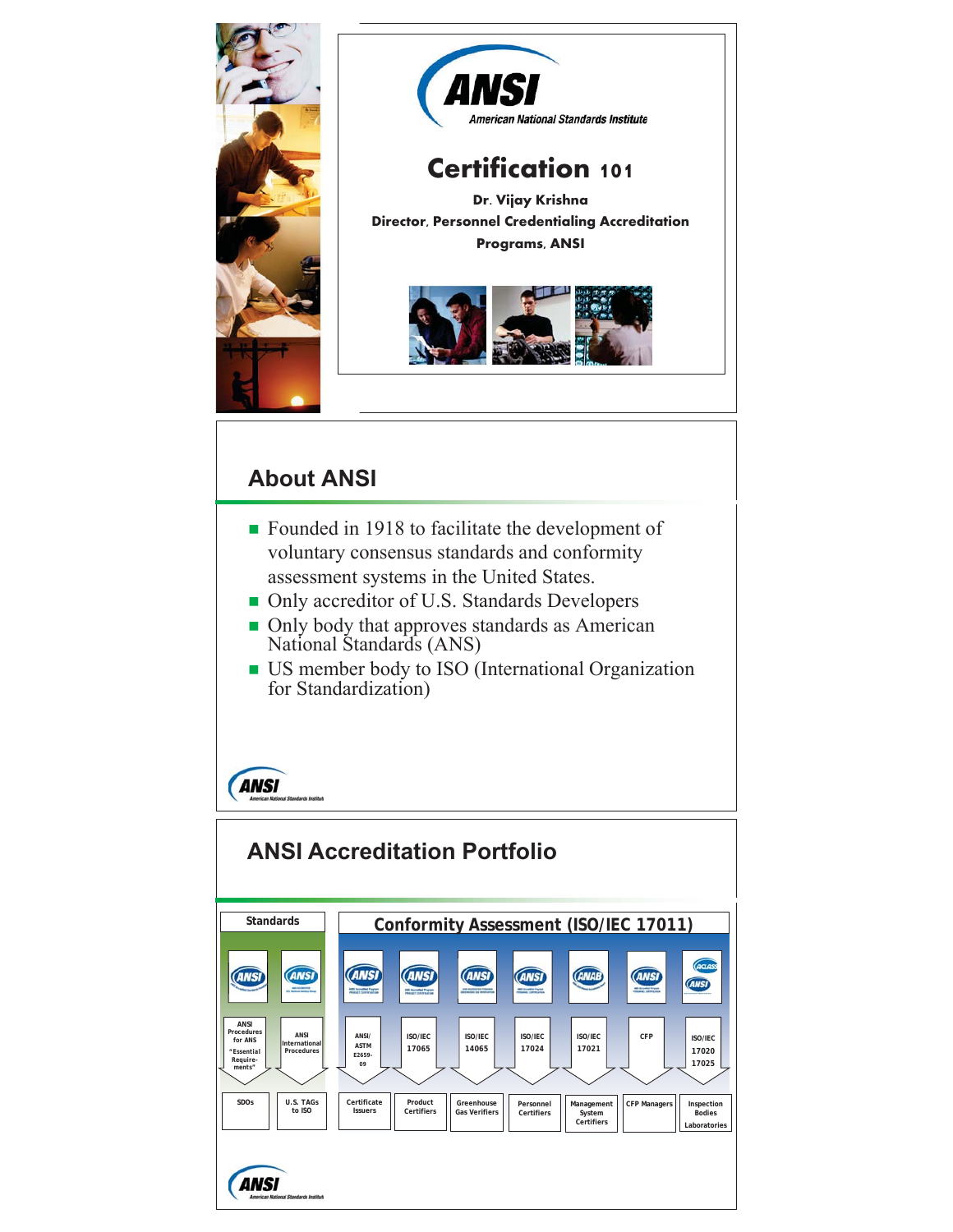## **Definitions**

**Credentialing**- Umbrella term that includes different markers of competence.

**Accreditation**: Agency or organization is recognized as meeting a standard.

**Licensing:** is a **r**equirement to practice issued by a government agency.

**Certification:** is an independent third party assessment to verify that a person possesses the required competencies to practice.

**Certificate:** is an educational/training program that is awarded after a course of study has been completed.

#### **ANSI** American National Standards Institute

### **Certification vs. Certificate**

| Course content set up<br>faculty, committee;    |
|-------------------------------------------------|
|                                                 |
| No ongoing requirements.                        |
| Certificate owned by the<br>certificate holder. |
|                                                 |

### **Critical aspects of certification**

- Levels of conformity assessment -: First party, second and third
- Independence and impartiality
- Separation of training and testing ((teaching to the test)
- What is a certification scheme?

**ANSI**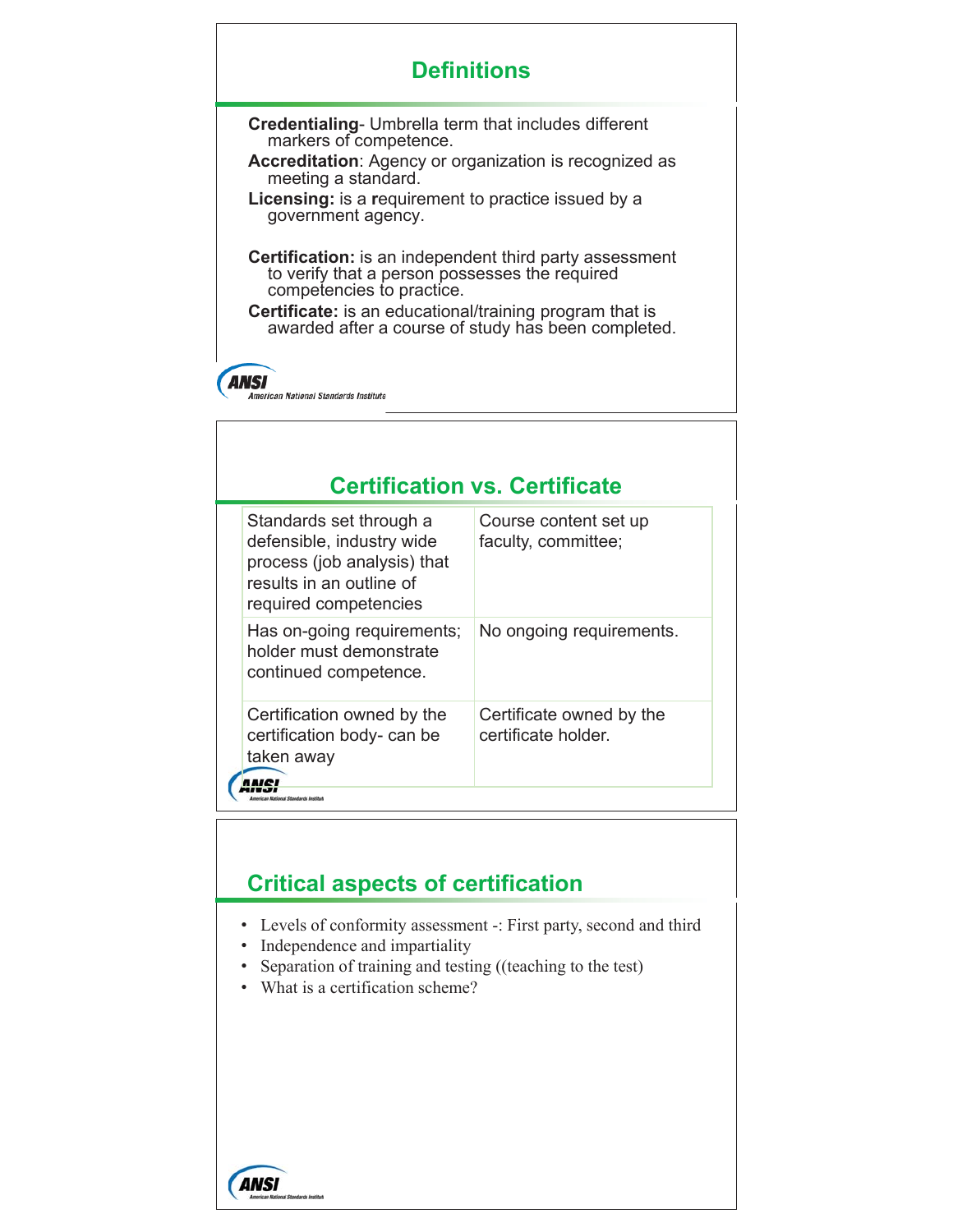